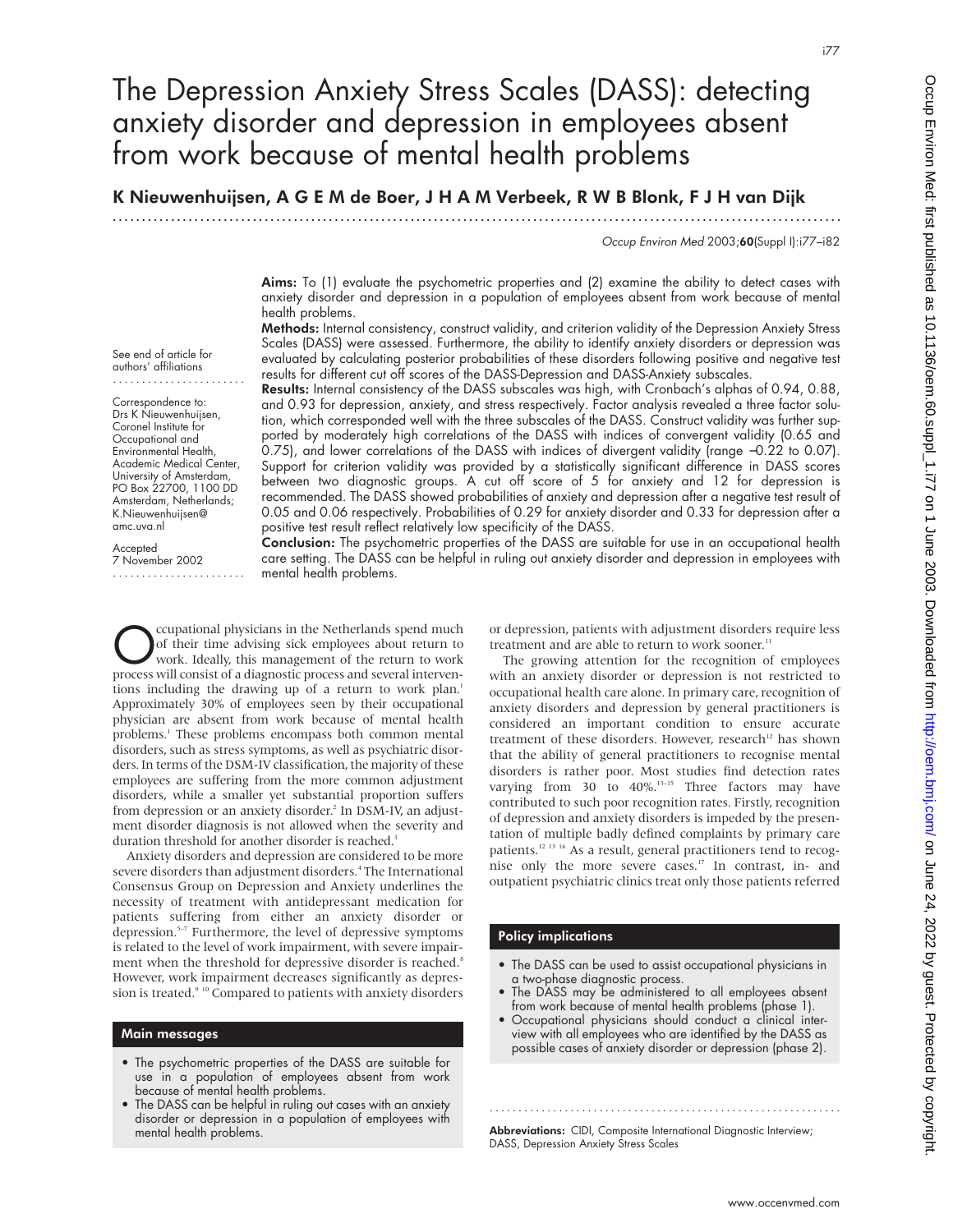to them by general practitioners. Therefore, psychiatric populations consist of patients with more severe and well defined symptoms than primary care populations. Secondly, the limited time available to general practitioners for assessment is deemed to contribute to low detection rates of depression and anxiety disorders.<sup>18</sup> The third reason for low recognition rates may be that general practitioners lack comprehensive diagnostic knowledge concerning psychopathology.<sup>1</sup>

It is likely that the same factors that impede the recognition of anxiety disorders and depression apply to occupational physicians since they see all employees who have been on sick leave for longer than about two weeks and there is no referral from another health care professional. Moreover, an average consultation with an occupational physician lasts approximately 20 minutes, which is not substantially longer than the time spent by general practitioners. Finally, occupational physicians do not receive any more training in diagnosing psychopathology than general practitioners do.

Considering these problems in identifying anxiety disorders and depression, it follows that a self administered instrument for case finding might prove helpful to occupational physicians. Such an instrument could be filled out by the employee prior to the consultation, thereby assisting occupational physicians in identifying employees with anxiety disorders and depression. One condition for implementation would be that this instrument is able to identify high risk cases within a group of patients similar to a primary care population. However, many of the validated instruments for use in primary health care either aim at reaching one specific diagnosis (for example, Goldberg screen for depression<sup>20</sup>) or are elaborate diagnostic instruments requiring specific training (for example, CIDI-PC, $^{21}$  PRIME-MD<sup>22</sup>).

The Depression Anxiety Stress Scales (DASS)<sup>23</sup> would seem to be a promising instrument for use in occupational health care. Theoretically, this instrument corresponds with the tripartite model of anxiety and depression.<sup>24</sup> This model states that anxiety and depression possess unique features as well as common ones. Depression is uniquely characterised by low positive affect and anhedonia, while anxiety has physiological hyperarousal as a unique feature. Depression and anxiety have a non-specific factor of general distress in common. This general distress includes symptoms such as irritability and nervous tension, which are comparable to the symptoms reported by employees with adjustment disorders.<sup>25</sup> Therefore, the structure of the DASS seems to support the view that both anxiety disorders and depression need to be distinguished from adjustment disorders in spite of their communality.

The psychometric properties of this instrument appear to be sound enough to be applied to both healthy and psychiatric populations. For these populations, the three factor solution has been determined by several authors.<sup>26-30</sup> Internal consistency of the three subscales ranged from 0.81 to 0.97.<sup>27-29</sup> Moreover, convergent and divergent validity have been shown to be satisfactory in these studies.<sup>26, 27, 29, 30</sup> However, the DASS has not yet been studied in either a primary care or an occupational health care population. The aim of this study is therefore to evaluate the psychometric properties of the DASS in an occupational health care population. This study examines internal consistency, construct validity, and criterion validity of the DASS. A further aim of this study is to evaluate its ability to identify cases with an anxiety disorder or depression in this population.

## **METHODS Participants**

As part of a longitudinal study on determinants of recovery and return to work in employees with mental health problems, 30 occupational physicians from nine occupational health services provided data on patients seen over consecutive periods of one or more days a week. The following inclusion criteria needed to be met: the previous consultation with their occupational physician was longer ago than three months; a 100% absence from work; sickness absence because of mental health problems, defined as suffering from psychological symptoms that were not caused by a somatic disorder; and onset of sickness absence no longer than six weeks previously.

From March 2001 until February 2002, data on 326 employees with mental health problems were reported to us by the occupational physicians. Of these 326 employees, 32 were excluded because they did not meet the inclusion criteria. Another 17 were excluded because they were unable to read Dutch ( $n = 2$ ), were fully recovered ( $n = 5$ ), were to be treated by another occupational physician  $(n = 6)$ , were unable to fill out the questionnaire because of severe psychiatric problems  $(n = 2)$ , or could not be contacted by telephone  $(n = 2)$ .

Of the remaining 277 patients eligible to participate in the study, 66 (24%) refused to participate. Of all 211 employees who signed an informed consent form, 198 filled out the questionnaire. Of these 198 employees included in this study, 192 were interviewed. In the other six cases, the interview was not conducted because the participant could not be contacted by telephone.

## Procedure

All participants were asked by their occupational physician to participate in the study. Each participant, after first having signed an informed consent form, was interviewed by the researchers via the telephone. Subsequently, questionnaires were sent to the participants by mail.

## **Measures**

Participants were diagnosed by means of a short telephone version of the structured Composite International Diagnostic Interview (CIDI).<sup>31</sup> An interview by telephone was used because of its convenience and its comparability with face to face interviews.<sup>32-34</sup> The telephone interview included the following diagnostic groups: major depressive disorder, panic disorder, social phobia, somatoform disorder, bipolar disorder, obsessive-compulsive disorder, post-traumatic stress disorder, and psychotic disorder. For the first three diagnoses we administered the full CIDI scales, while we used only the stem (or screen) questions for the other categories. It was allowed for a participant to meet the criteria for more than one diagnosis. Anxiety disorder was operationalised as meeting the criteria for one or more of the following disorders: panic disorder, social phobia, somatoform disorder, obsessivecompulsive disorder, or post-traumatic stress disorder. Depression was operationalised as meeting the criteria for major depressive disorder. All interviews were conducted or supervised by a mental health professional. All interviews were tightly scripted, including the use of standardised introductory statements. The length of the telephone interview varied from 15 to 20 minutes.

Following the diagnostic interview, patients completed a self report questionnaire that comprised the DASS-42, the Hospital Anxiety and Depression Scale  $(HADS)$ ,<sup>35</sup> and the Utrecht Coping List (UCL).<sup>36</sup> Participants respectively take 3, 7, and 10 minutes to complete the HADS, DASS, and the UCL. The DASS-42 consists of 42 symptoms divided into three subscales of 14 items: depression scale, anxiety scale, and stress scale. Participants rated the extent to which they had experienced each symptom over the previous week on a four point Likert scale ranging from 0 (did not apply to me at all) to 3 (applied to me very much, or most of the time).

In order to assess concurrent validity of the DASS, participants also completed the HADS.<sup>35</sup> The HADS is a 14 item screening scale that measures the presence of anxiety and depressive states. It contains two seven-item subscales: a depression subscale and an anxiety subscale, each item being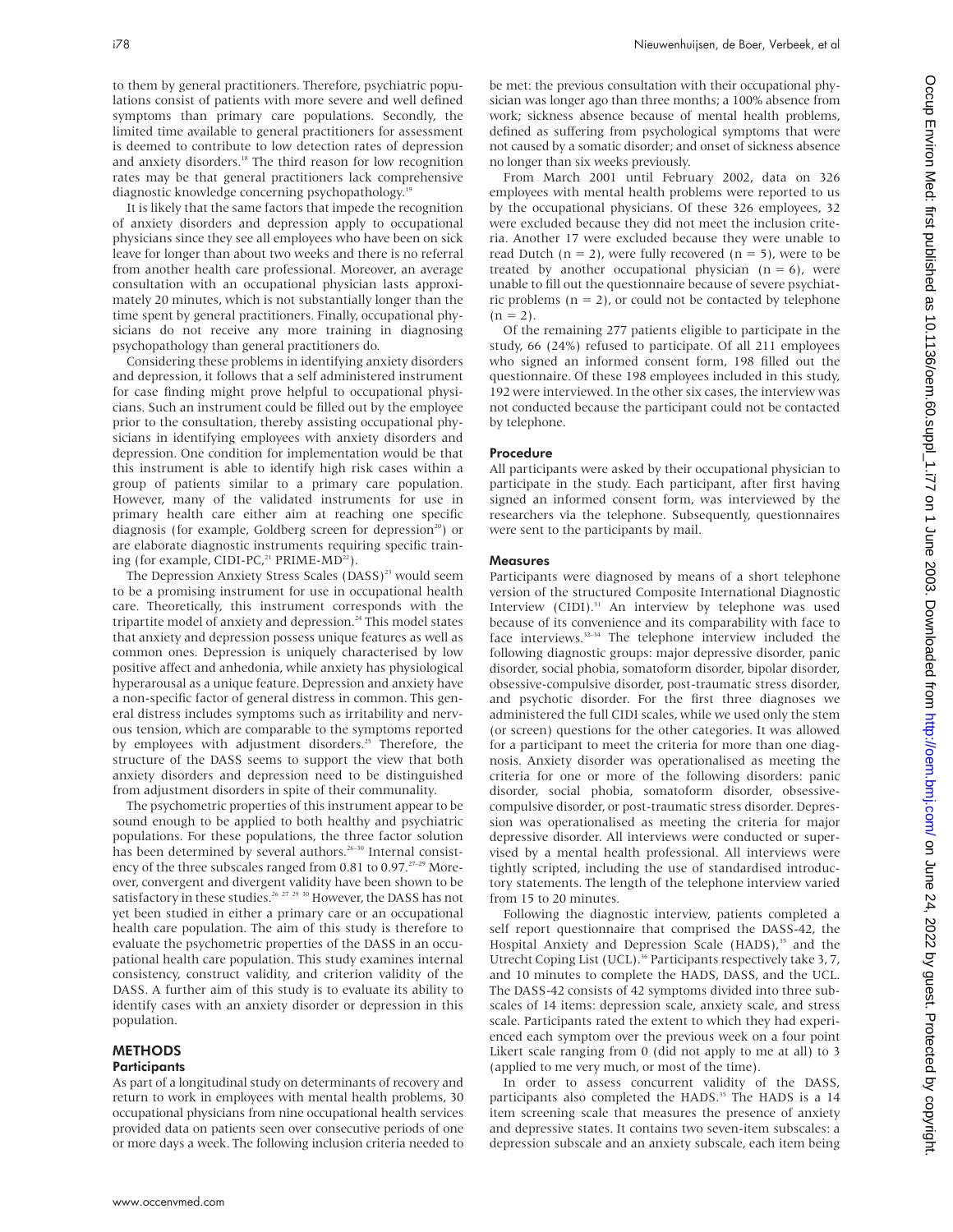scored on a four point scale (0–3). The HADS has been developed as a screen for detecting depressive and anxiety disorders in hospitalised patients. Items referring to symptoms that may have a physical cause (for example, weight loss or insomnia) are not included in the scale.

To measure divergent validity, participants also filled out the UCL.36 The UCL is a Dutch questionnaire that measures habitual coping styles. This questionnaire consists of 47 statements concerning ways of coping with problems. The UCL comprises seven subscales measuring seven coping styles. Correlations between the DASS subscales and the subscales of "active problem solving" (UCL-Active), "seeking social support" (UCL-Social Sup), and "comforting cognitions" (UCL-Comf) served as indices for divergent validity in the analysis.

## Statistical analysis

Cronbach's alphas were calculated for each of the DASS subscales in order to evaluate the internal consistency.

To examine construct validity of the DASS, exploratory factor analyses were performed first. A principal component extraction was used, after which the number of factors was determined by both eigenvalues  $(>1)$  and the Scree test.<sup>37</sup> We applied a varimax rotation on this initial solution. To further examine construct validity, a correlational (Pearson's) analysis of convergent and divergent validity was conducted by correlating the subscales of each of the three questionnaires. It was hypothesised that DASS-Depression would be moderately correlated to HADS-Anxiety and highly correlated to HADS-Depression. Furthermore, a high correlation between DASS-Anxiety and HADS-Anxiety was expected, while a moderate correlation between DASS-Anxiety and HADS-Depression was hypothesised. DASS-Stress was expected to correlate moderately high with both HADS subscales. It was hypothesised that all three DASS subscales would show low correlations with the UCL subscales.

In order to test concurrent validity of the DASS, a multivariate one way analysis of variance (MANOVA) was conducted. Employees were split into two diagnostic groups: one group with members suffering from an adjustment disorder and the other group with members suffering from a depression or anxiety disorder, as assessed by the CIDI interview. Employees with other disorders were excluded from this analysis. The analysis was conducted with group as betweensubject factor and the DASS-subscales as within-subjects factor. Tukey post hoc analyses were carried out in order to test differences for each of the subscales.

Subsequently, we evaluated the ability to identify cases for the depression and anxiety subscales by using the CIDI interview as the gold standard. Sensitivity was determined by calculating the proportion of cases based on the DASS subscale among the cases according to the CIDI interview. Specificity was defined as the proportion of non-cases according to the DASS subscale among non-cases according to the CIDI. Furthermore, we calculated likelihood ratios for positive and negative test results.38 Finally, we assessed posterior probabilities of the disorders following a positive test result (positive predictive value) or a negative test result (complement of negative predictive value) in our population for a range of cut off values.

Considering the need for treatment of patients with an anxiety disorder or depression, false negative cases were regarded as more undesirable than false positive cases. Therefore, we considered a negative likelihood ratio of 0.19 to be sufficient, which is comparable to the negative likelihood ratios found in a review of validated instruments for detecting depression.<sup>39</sup>

Differences were tested at a significance level of  $p < 0.05$ . All data were analysed using the SPSS 10.0 software package.

| Sociodemographic                                                   |                |
|--------------------------------------------------------------------|----------------|
| Gender, male-female                                                | $77 - 121$     |
| Age, mean years (SD)                                               | 44 (9)         |
| Diagnosis                                                          |                |
| Adjustment disorder                                                | 117            |
| Anxiety disorder                                                   | 27             |
| Depression                                                         | 30             |
| Both anxiety disorder and depression                               | 14             |
| Other psychiatric disorder (i.e. psychotic or<br>bipolar disorder) | $\overline{A}$ |
| Unknown                                                            | 6              |

## RESULTS **Participants**

Table 1 presents the characteristics of the participants. Of the 66 employees who refused to participate and the 49 that were

excluded, 26 were male and 58 were female; the gender of 31 was unknown. With respect to this variable, no significant difference ( $t$  test,  $p = 0.21$ ) between the participants and non-participants was observed.

## **Reliability**

Internal consistency of the DASS subscales was found to be high, with Cronbach's alphas of 0.94, 0.88, and 0.93 for depression, anxiety, and stress subscales respectively.

## Factor analysis

The three factor solution accounted for 53% of all variance, with eigenvalues of 16.2, 3.3, and 2.8. Table 2 shows factor loadings for the 42 items. The first factor that emerged consisted of all items from the depression scale plus one item (item 22) from the stress scale. The range of factor loadings (after varimax rotation) was 0.44 to 0.82. None of these items loaded higher than 0.40 on another factor. The second factor comprised 12 items from the stress scale plus one item from the anxiety scale (item 19), with eigenvalues ranging from 0.38 to 0.83. Of these 13 items, one item (item 8) also loaded high ( $>0.40$ ) on the depression factor and one item (item 39) loaded high (>0.40) on the anxiety factor. The final factor corresponded fairly well with the anxiety scale, with eigenvalues ranging from 0.39 to 0.78. All items from the anxiety scale, except item 19, loaded highest on this anxiety factor, while one item (item 33) from the stress scale loaded higher on this factor than on the stress factor (0.57 versus 0.41 respectively).

## Convergent and divergent validity

Table 3 shows the correlations between the three DASS subscales on the one hand and the indices for convergent and divergent validity on the other. As expected, table 3 reveals high correlations between both DASS-Anxiety and HADS-Anxiety  $(r = 0.66)$  as well as between DASS-Depression and HADS-Depression  $(r = 0.75)$ . Correlations between the DASS-Stress scale and the HADS scales were moderately high (0.58 and 0.60). This pattern of correlations confirms the hypothesis of good convergent validity. As can be seen from table 3, all three DASS scales showed low correlations (range −0.29 to 0.02) with the UCL subscales, indicating good divergent validity.

## Criterion validity

Multivariate analysis of variance (MANOVA) revealed a significant overall effect of group  $(F = 17.25, df = 3.171,$ p < 0.001). Table 4 presents the mean scores and standard deviations of the DASS subscales for both employees with adjustment disorders and employees with a depression or anxiety disorder. The post hoc analyses showed that employees with a depression or anxiety disorder scored significantly higher on DASS-Depression (p < 0.001), DASS-Anxiety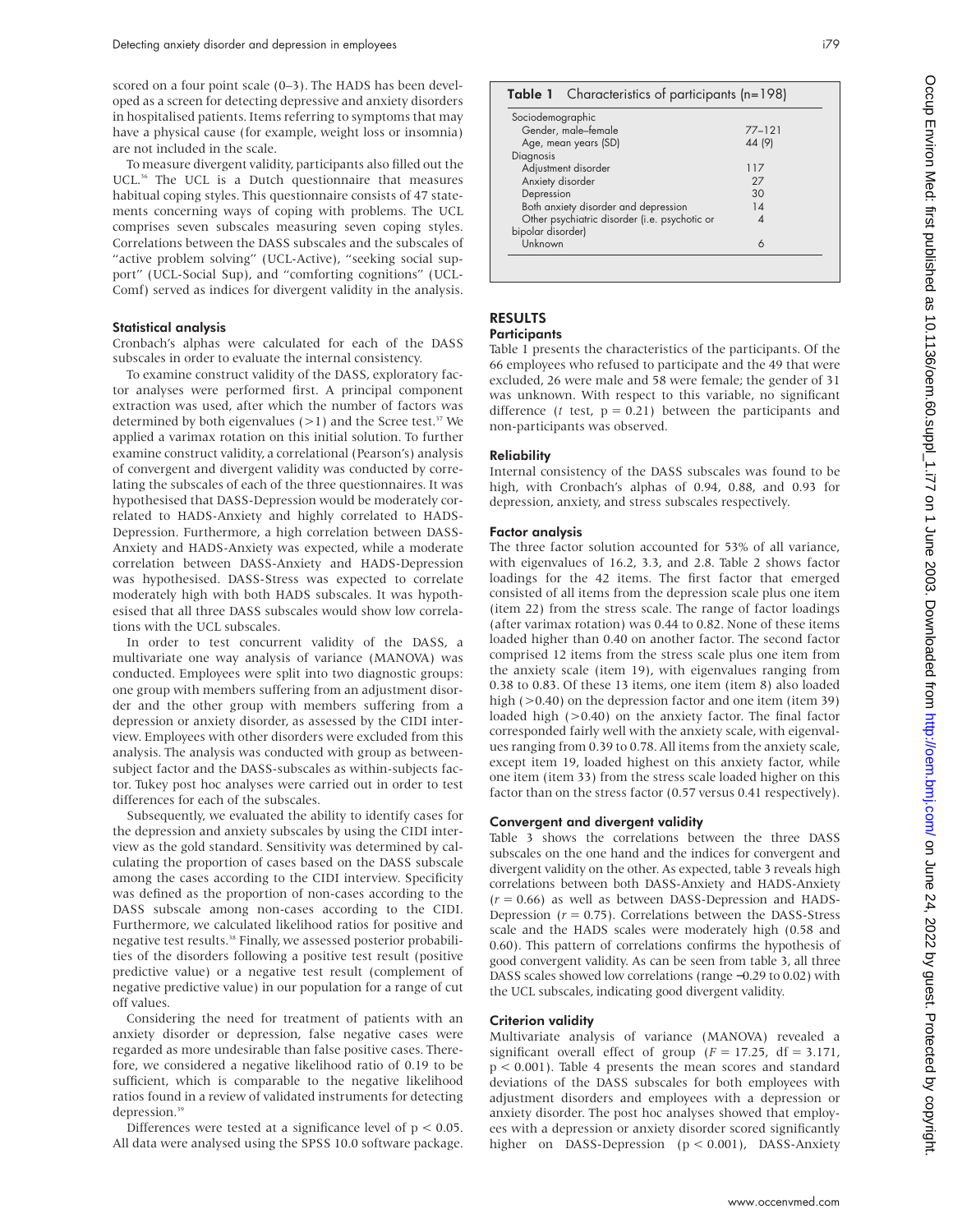|                        | Factor     |               |         |
|------------------------|------------|---------------|---------|
|                        | Depression | <b>Stress</b> | Anxiety |
| <b>DASS-Depression</b> |            |               |         |
| 3                      | 0.62       | 0.38          | 0.19    |
| 5                      | 0.49       | 0.32          | 0.18    |
| 10                     | 0.70       | 0.15          | 0.27    |
| 13                     | 0.57       | 0.29          | 0.22    |
| 16                     | 0.82       | 0.22          | 0.01    |
| 17                     | 0.65       | 0.31          | 0.17    |
| 21                     | 0.69       | 0.14          | 0.27    |
| 24                     | 0.78       | 0.21          | 0.11    |
| 26                     | 0.69       | 0.27          | 0.19    |
| 31                     | 0.77       | 0.27          | 0.11    |
| 34                     | 0.76       | 0.18          | 0.18    |
| 37                     | 0.80       | 0.14          | 0.22    |
| 38                     | 0.79       | 0.01          | 0.26    |
| 42                     | 0.67       | 0.20          | 0.21    |
| <b>DASS-Anxiety</b>    |            |               |         |
| 2                      | 0.14       | 0.01          | 0.46    |
| 4                      | 0.15       | 0.22          | 0.41    |
| 7                      | 0.01       | 0.33          | 0.59    |
| 9                      | 0.20       | 0.13          | 0.73    |
| 15                     | 0.01       | 0.01          | 0.59    |
| 19                     | 0.22       | 0.38          | 0.25    |
| 20                     | 0.28       | 0.13          | 0.72    |
| 23                     | 0.18       | 0.01          | 0.53    |
| 25                     | 0.16       | 0.33          | 0.39    |
| 28                     | 0.13       | 0.25          | 0.78    |
| 30                     | 0.30       | 0.33          | 0.54    |
| 36                     | 0.30       | 0.01          | 0.73    |
| 40                     | 0.24       | 0.23          | 0.66    |
| 41                     | 0.01       | 0.28          | 0.54    |
| <b>DASS-Stress</b>     |            |               |         |
| 1                      | 0.10       | 0.63          | 0.27    |
| 6                      | 0.15       | 0.79          | 0.19    |
| 8                      | 0.42       | 0.43          | 0.32    |
| 11                     | 0.24       | 0.63          | 0.37    |
| 12                     | 0.21       | 0.76          | 0.17    |
| 14                     | 0.19       | 0.63          | 0.18    |
| 18                     | 0.23       | 0.83          | 0.01    |
| 22                     | 0.44       | 0.37          | 0.25    |
| 27                     | 0.30       | 0.81          | 0.01    |
| 29                     | 0.25       | 0.61          | 0.39    |
| 32                     | 0.27       | 0.59          | 0.20    |
| 33                     | 0.32       | 0.41          | 0.57    |
| 35                     | 0.28       | 0.69          | 0.14    |
| 39                     | 0.31       | 0.51          | 0.43    |

 $(p < 0.001)$ , and DASS-Stress  $(p < 0.01)$  compared to employees with adjustment disorders.

## Case finding

The ability to identify employees with either a depression or an anxiety disorder was assessed for DASS-Depression and DASS-Anxiety respectively. Table 5 shows sensitivity and specificity rates for different cut off scores of these two subscales. Furthermore, table 5 shows both likelihood ratios for positive (LR+) and negative (LR−) test results as well as posterior probabilities of the disorders following positive or negative test results. As can be seen from this table, high sensitivity in identifying anxiety and depressive disorders results in relatively low specificity rates. If LR− is set at >0.19, then, for

depression, the LR+ is 1.69, the posterior probability of a depression after a positive test result is 0.33. The posterior probability of a depression after a negative test result is 0.06. Given the same LR−, for anxiety, the LR+ is 1.53, the posterior probability of an anxiety disorder following a positive test result is 0.29, and 0.05 following a negative test result. Corresponding cut off scores would be 12 for DASS-Depression and 5 for DASS-Anxiety.

## **DISCUSSION**

The results of our study suggest that the psychometric properties of DASS are suited for use in a population of employees who are off work because of mental health problems. Internal consistency of the three DASS scales was high. Furthermore, the factor analysis revealed three factors, which yielded support for the construct validity of the DASS. In addition, all correlations of the DASS with indices of convergent and divergent validity were as predicted. The DASS showed good criterion validity since employees from different diagnostic groups differed in their score on the DASS. Low posterior probabilities of the disorders following a negative test result indicates that the DASS can be helpful in ruling out cases with an anxiety disorder or a depression. However, the relatively low probabilities of the disorders following a positive test result indicates a considerable rate of false positives.

The psychometric properties of the DASS in our population are consistent with DASS studies in other populations. High internal consistency was observed in both student and clinical populations.26 27 29 Moreover, both criterion and construct validity proved to be adequate in previous studies with student, clinical, and community samples.26–30 This indicates that the DASS can provide occupational physicians with detailed information on the level of depression, anxiety, and stress symptoms in their patients. Ours was the first study to evaluate the quality of the DASS in case findings of employees with an anxiety disorder or depression. Recently, Williams and colleagues published a review of case finding studies for depression<sup>39</sup> in primary care. They found a median likelihood for a positive test result of 3.3 and a median likelihood for a negative test result of 0.19. Our study revealed similar likelihood ratios for a negative test result, but lower likelihood ratios for a positive test result for both anxiety disorder and depression.

A unique feature of this study is that it evaluates the ability to detect anxiety disorder and depression among employees with mental health problems. Until now, most DASS studies addressed the distinction between subjects with and without an anxiety disorder or depression, while this study addressed the distinction between employees with adjustment disorders and those with an anxiety disorder or depression. This distinction is less clear cut, but is highly relevant for practice, while it has important consequences for the treatment of these employees. The DASS appears to be able to detect anxiety disorders and depression despite the communality in symptoms between these disorders and adjustment disorders.

Caution is required when generalising these results across the entire occupational health care population. This study encompassed a population of employees with mental health problems who were absent from work. This entails that the prevalence of anxiety disorder and depression is substantially higher than in a general occupational health care population.

|        | DASS-D                   | DASS-A   | DASS-S   | <b>HADS-A</b> | HADS-D   | <b>UCL-Active</b> | <b>UCL-Soc Sup</b> | <b>UCL-Comf</b> |
|--------|--------------------------|----------|----------|---------------|----------|-------------------|--------------------|-----------------|
| DASS-D | $\overline{\phantom{a}}$ | $0.58**$ | $0.65**$ | $0.53**$      | $0.75**$ | $-0.24**$         | $-0.29**$          | $-0.02$         |
| DASS-A |                          | -        | $0.67**$ | $0.66**$      | $0.46**$ | $-0.29**$         | $-0.18*$           | 0.002           |
| DASS-S |                          |          |          | $0.60**$      | $0.58**$ | $-0.08$           | $-0.06$            | 0.02            |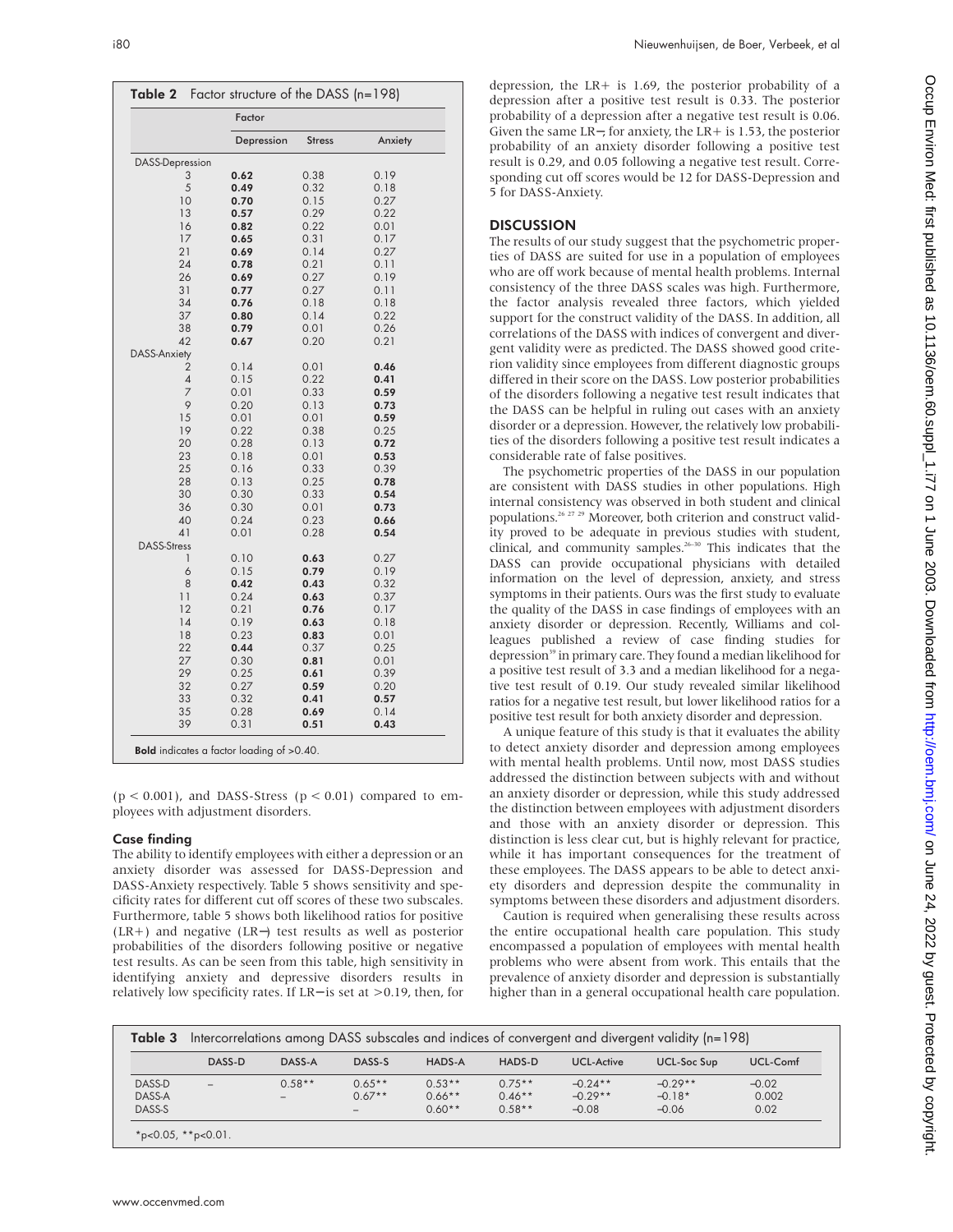|                 | Adjustment disorder<br>$(n=117)$ |           | Anxiety and/or<br>depression (n=71) |           |                       |
|-----------------|----------------------------------|-----------|-------------------------------------|-----------|-----------------------|
| Group $(n=188)$ | Mean                             | <b>SD</b> | Mean                                | <b>SD</b> | Post hoc comparisons* |
| DASS-Depression | 1291                             | 87        | 20.63                               | 97        | Anx/depr>Adj          |
| DASS-Anxiety    | 7.73                             | 64        | 1398                                | 8.2       | Anx/depr>Adj          |
| DASS-Stress     | 17.43                            | 9.5       | 21 22                               | 8.5       | Anx/depr>Adj          |

Table 5 Effect of different cut off scores on sensitivity and specificity, likelihood ratios for positive (LR+) and negative (LR−) test results, and posterior probabilities of the disorder following positive and negative test results of the DASS-Depression and DASS-Anxiety scales

| Cut off<br>point | Sensitivity | Specificity | $LR+$ | $LR-$       | Posterior<br>probability after<br>positive test | Posterior<br>probability after<br>negative test |
|------------------|-------------|-------------|-------|-------------|-------------------------------------------------|-------------------------------------------------|
| DASS-Depression  |             |             |       |             |                                                 |                                                 |
| 8                | 0.95        | 0.31        | 1.38  | 0.16        | 0.29                                            | 0.05                                            |
| 9                | 0.95        | 0.35        | 1.46  | 0.14        | 0.30                                            | 0.04                                            |
| 10               | 0.91        | 0.40        | 1.52  | 0.23        | 0.31                                            | 0.06                                            |
| 11               | 0.91        | 0.44        | 1.63  | 0.20        | 0.33                                            | 0.06                                            |
| 12               | 0.91        | 0.46        | 1.69  | 0.20        | 0.33                                            | 0.06                                            |
| 13               | 0.91        | 0.50        | 1.82  | 0.18        | 0.35                                            | 0.05                                            |
| 14               | 0.86        | 0.56        | 1.95  | 0.25        | 0.37                                            | 0.07                                            |
| 15               | 0.84        | 0.58        | 2.00  | 0.28        | 0.38                                            | 0.08                                            |
| 16               | 0.81        | 0.62        | 2.13  | 0.28        | 0.39                                            | 0.09                                            |
| DASS-Anxiety     |             |             |       |             |                                                 |                                                 |
| $\overline{2}$   |             | 0.19        | 1.23  | $\mathbf 0$ | 0.25                                            | $\mathbf{O}$                                    |
| 3                | 0.95        | 0.26        | 1.28  | 0.19        | 0.25                                            | 0.05                                            |
| $\overline{4}$   | 0.92        | 0.35        | 1.42  | 0.23        | 0.27                                            | 0.06                                            |
| 5                | 0.92        | 0.40        | 1.53  | 0.20        | 0.29                                            | 0.05                                            |
| 6                | 0.84        | 0.44        | 1.50  | 0.36        | 0.29                                            | 0.09                                            |
| $\overline{7}$   | 0.78        | 0.51        | 1.59  | 0.43        | 0.30                                            | 0.10                                            |
| 8                | 0.76        | 0.54        | 1.65  | 0.44        | 0.31                                            | 0.11                                            |

Whereas in primary care settings around the world the prevalence of both major depressive disorder and anxiety disorder was found to be 10% for each disorder,<sup>18</sup> this study revealed a prevalence of 21% for anxiety disorder and 23% for depression.

Two methodological aspects of this study require further consideration. The first aspect concerns the use of a structured interview administered by a mental health professional (CIDI interview) as a gold standard. Although a true gold standard for depression and anxiety is not available, the diagnosis of a psychiatrist might have been more accurate than the CIDI interview. In this respect it should be noted that a recent study identified several articles in which semistructured interviews were conducted by mental health professionals in order to diagnose major depressive disorders.<sup>39</sup> These studies revealed interrater agreements (Cohen's kappa) between the semistructured interview and psychiatrists of 0.64 to 0.93, indicating that mental health professionals are capable of diagnosing major depression reliably. A second methodological aspect of the present study concerns possible selection bias as a result of the large number of employees who refused to participate. The reasons for refusing to participate were recorded. Further examination revealed that these reasons were diverse. Reasons for refusing to participate were that employees were "too busy", "did not feel like it", "were too tired", or "were okay now and did not want to be reminded of those bad times". Selection could also have led to a population with missing extremes. This may have led to an underestimation of the diagnostic qualities of the DASS. Furthermore, the gender ratio of the non-participants did not differ from that of the participants.

An important aim of this study was to evaluate the quality of the DASS as a case finding instrument for use in

occupational health care. Treatment with medication and specific psychological treatment has been proven to be effective in treating both anxiety disorders and depression.<sup>3</sup> Because adequate treatment is available, we consider high sensitivity the most important asset of the DASS. In line with this preference, a cut off point of 12 for the depression subscale and 5 for the anxiety subscale is recommended. The prevalence of anxiety disorder and depression was 21% and 23% respectively. Given the prevalence, sensitivity, and specificity rates of anxiety disorders and depression, this means that an occupational physician seeing 100 patients per month who are absent from work because of mental health problems, can expect 66 patients to screen positive for anxiety disorder and 63 to screen positive for depression. After a more elaborate and detailed clinical interview with these employees, 19 employees will prove to have an anxiety disorder and 21 will meet the criteria for a depression. Of the employees who screen negative on the DASS, two will still have an anxiety disorder and two will still have a depression. Taking these considerations into account, occupational physicians can be advised to use the DASS in a two phase diagnostic process. First, the DASS should be used to alert the occupational physician to all possible cases of anxiety disorder and depression. The second step would be to conduct an elaborate clinical interview. Occupational physicians can either perform this second step themselves, or refer the employee to a mental health professional for that purpose.

Three aspects of quality assessment of occupational health care instruments can be distinguished.<sup>40</sup> The first aspect is technical quality, which addresses issues of reliability and validity of an instrument. The second characteristic of quality